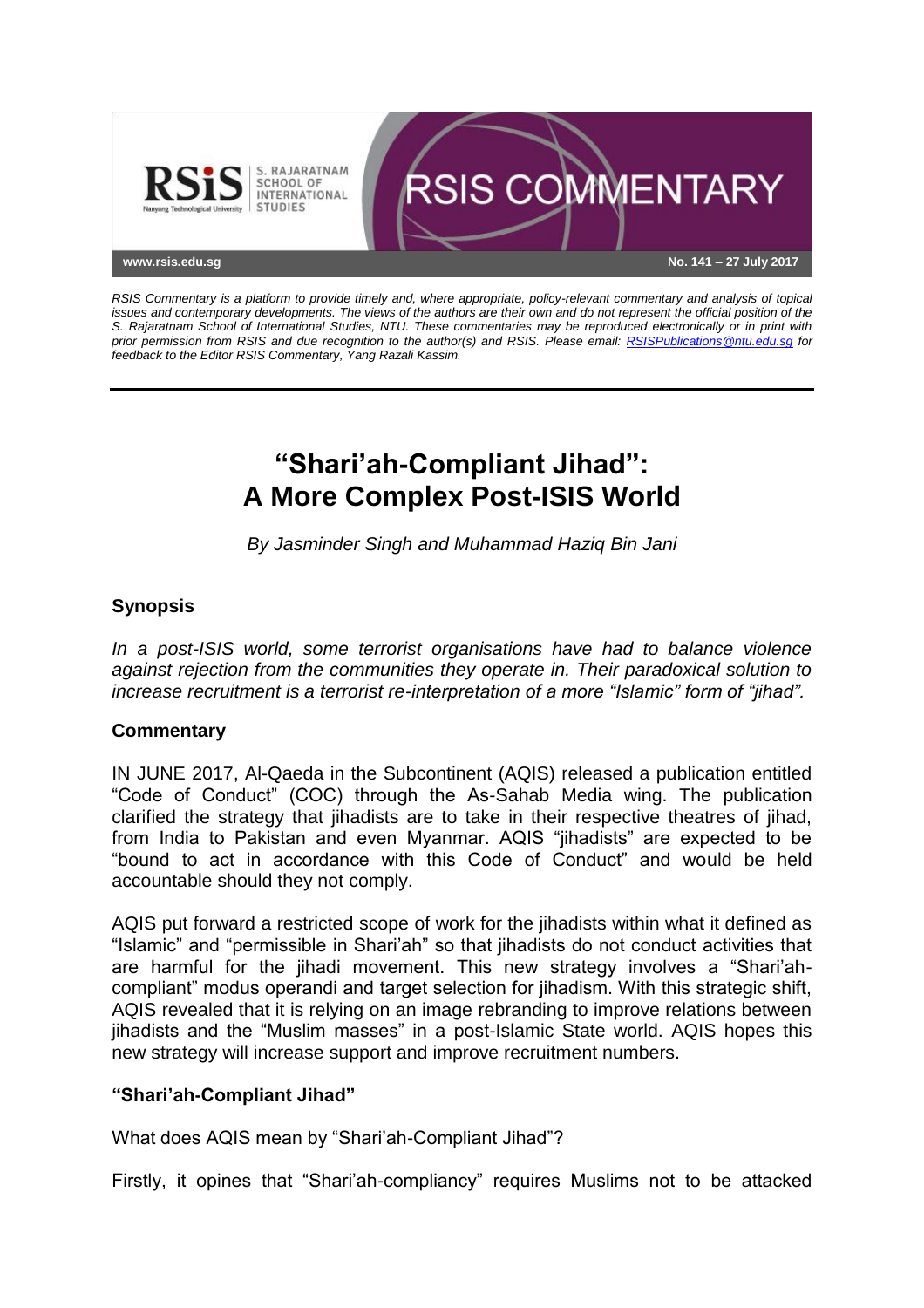under any circumstance except if there are groups or individuals that participate actively in "war against the mujahideen". It claims that every effort would be made to invite Muslims on the other side of the war to join it or to reconcile, such that AQIS would not end up having to fight Muslims.

AQIS recognises that fighting Muslims detracts it from fighting the "real enemy" – the United States of America (US) and its infidel allies. Only minimum force would be employed and there will be discrimination between fighters and non-fighters.

Secondly, AQIS intends to discriminate civilians from military personnel in its target selection, except civilians who are enemies of the Prophet (blasphemers), enemies of Islam (secularists) and enemies of the religious section of the society. The latter group was included to make AQIS seem like the defenders of the *ulama* or scholars.

AQIS now supposedly considers collateral damage of civilians to be "absolutely wrong", to be "seriously avoided", and subject to Allah's punishment. The killing of civilians is to be avoided such that even wives and children of military personnel would be considered wrong to kill. Non-Muslim civilians and their places of residence or worship are also not to be harmed.

#### **No Guarantee**

There is no guarantee AQIS would ensure that its jihadists and affiliated groups toe its new strategy. However, regardless of whether the COC is more than just propaganda, its so-called shari'ah-compliant jihad would probably be the most deceptive terrorist ideology to date.

On the one hand, by downplaying the un-Islamic nature of terrorism and whitewashing the extremism that AQIS propagates, AQIS has the potential to radicalise the naïve, vulnerable and action-oriented individuals in its recruitment campaigns and drives for support for Muslim fighters, supporters and financiers. On the other hand, any counter-ideological response that hinges solely on Muslims being victims or collateral damage would be rendered ineffective.

AQIS relies on the violence of others in countries where the US or its allies could be easily conceived as an occupying force, or where Muslims are unjustly treated, to fuel radicalisation and justify violence. The selective targeting of uniformed personnel is also a form of dehumanisation to allow terrorists, supporters and sympathisers to normalise and socialise violence in their respective societies.

### **Regional Security Implications**

Besides AQIS, the Harakah al-Yaqin, also known as the Faith Movement, has equally undergone an image reform in its insurgency in Myanmar's Rakhine State. Having been previously linked to al-Qaeda affiliated groups, the movement has renamed itself as the Arakan Rohingya Salvation Army (ARSA).

On 30 May 2017, Ataullah, its commander-in-chief, denied and condemned any form of terrorism on civilians regardless of ethnicity or religion in a press release. Ataullah